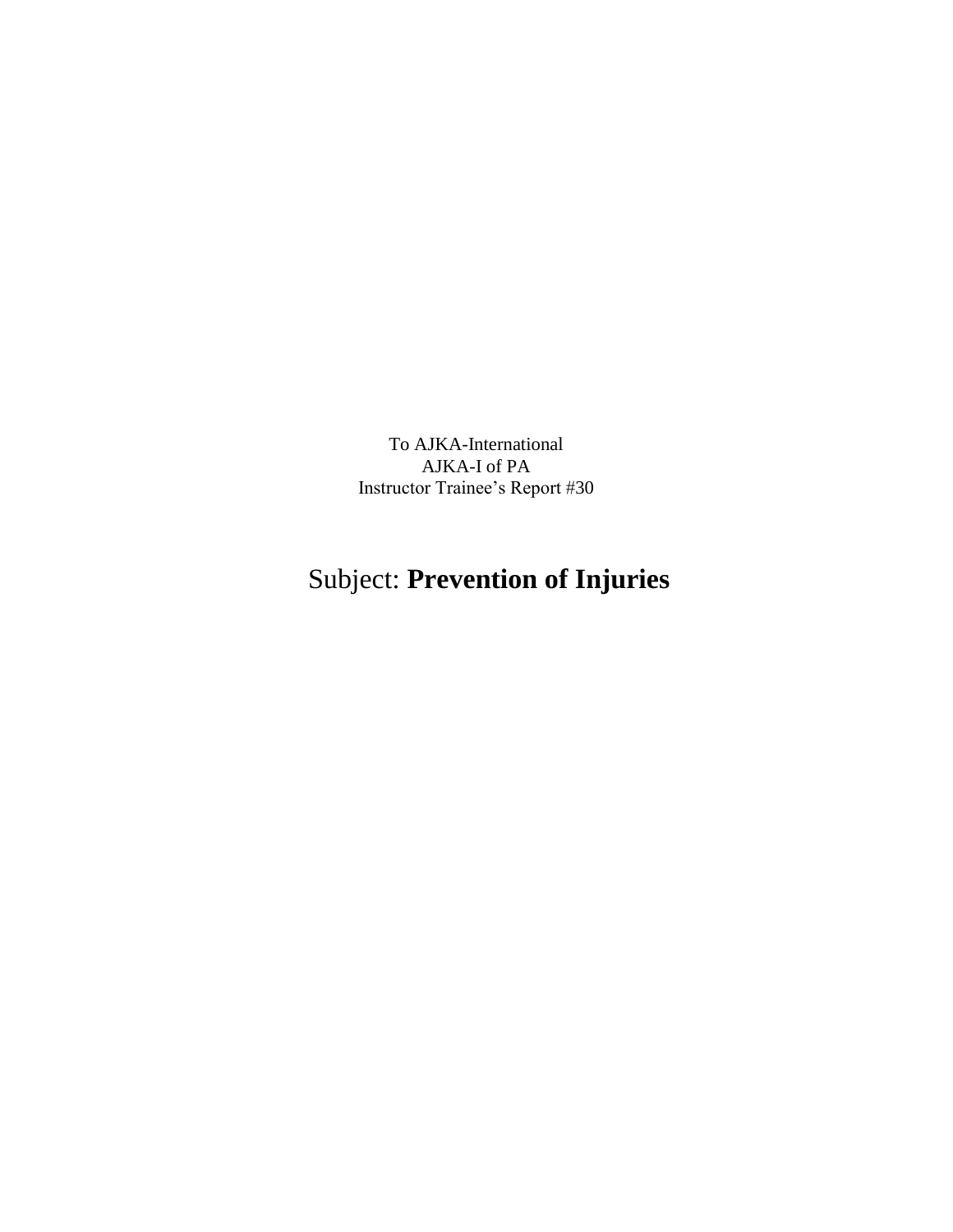To AJKA-International AJKA-I of PA Instructor's Trainee Report #30 Subject: Prevention of Injuries

Safety is an important part of training in karate. It is the *sensei's* job to prevent injuries, but when they occur the sensei should be trained to give first aid and advice to the injured *karate-ka*. Injuries discontinues the karate training, disrupts other aspects of daily living and may cause discontinuation in karate by the injured person or the people who witnessed the injury.

## **Prevention**

 $\overline{a}$ 

Safety is the responsibility of the *karate-ka* as well as the *sensei*. The message of safety must be given to students through (1) written rules of the dojo; (2) lectures and reminders; and (3) behavior and actions of the *sensei*. Unsafe behavior or actions must be immediately corrected and the student reprimanded so that everyone understands the importance of safety.

Some simple ways to prevent injuries are:

- Complete a warmup before hard physical training and cool down after training. Karate places stress on muscles and joints so warming up allows the blood to flow to the muscles and help the body to prepare for the workout; while the cool down allows the heart and muscles time to relax.  $1$
- Improve body flexibility. Stretching improves flexibility which allows greater range of motion without injury. Stretching should be down not only before class, but also on off training days as well to help with body conditioning.
	- o Stretching and flexibility are very important in injury prevention. Stretching helps prevent pulling and straining of the muscle and allows greater range of movement through the lengthening of the muscle and other tissues, as well as relaxing of the proprioceptors.<sup>2</sup>
- Condition muscles to develop strength to prevent over exhaustion or other improper joint movements that can cause injury. This will ensure that the body,

<sup>1</sup> Powers, S.K. and E.T. Howley, Exercise Physiology: Theory and Application to Fitness and Performance. 9th ed. ed. 2015, New York, NY: McGraw-Hill Education

 $2$  Kim, S.H., Ultimate Flexibility: A complete guide to stretching for martial arts. 2004, U.S.A.: Turtle Press.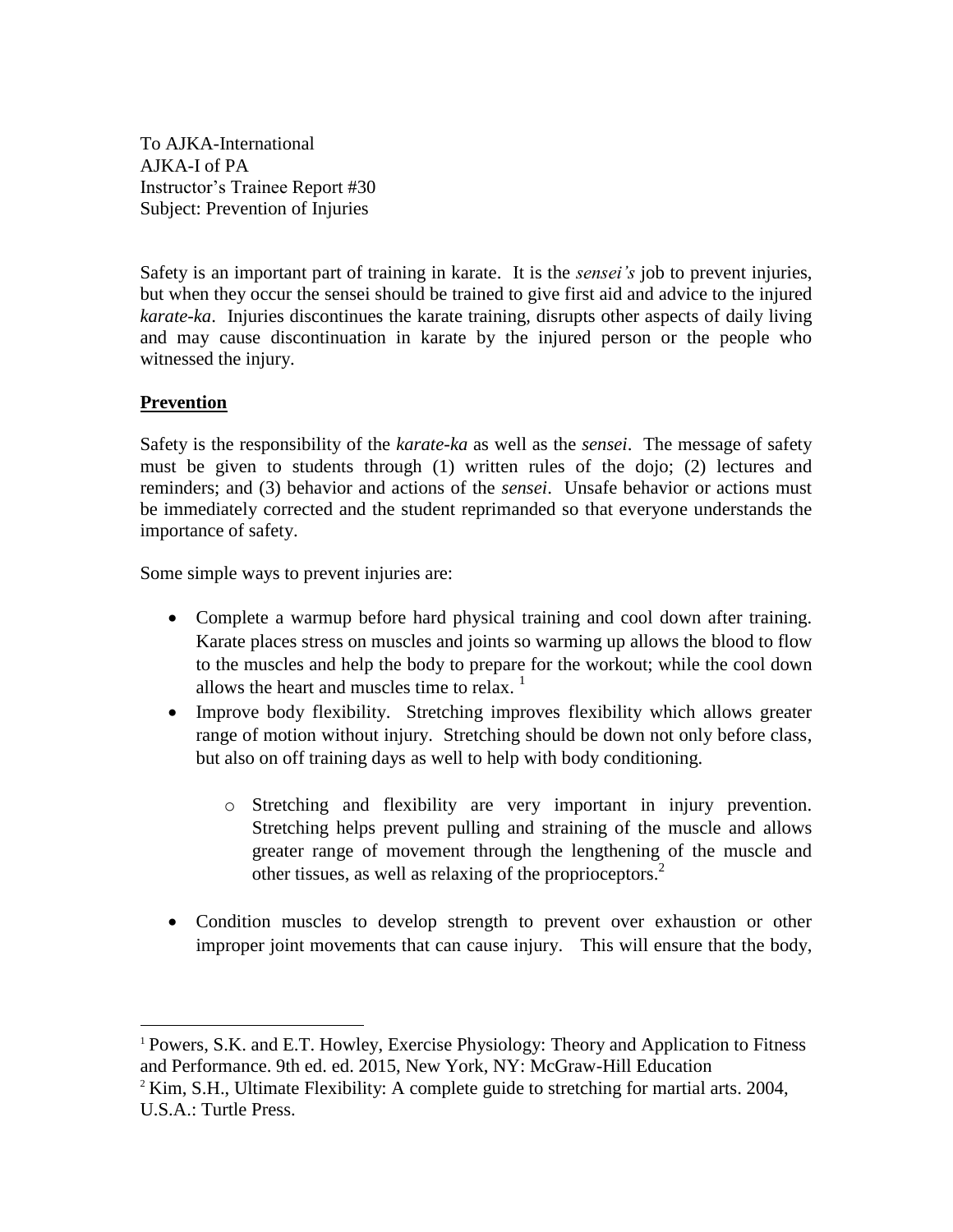especially the muscles surrounding the joints, has the strength to be able to hold together the joints during the fast explosive movements that karate requires.  $3$ 

- It is important that the practitioner also work their core to prevent back injury and develop the ability to keep a strong center when training<sup>4</sup>
- Recognize and correct improper karate techniques.  $5$ 
	- o A prerequisite is that the athlete listens to their instructor and follows their advice. An experienced instructor understands the nature of the movement in the joints and it is their job to inform the student if something is incorrect that can lead to injury. However, it is then up to the practitioner to make the change.
	- o Karate has been developed in accordance with the principles of biomechanics and if performed correctly will lead to few, if any, injuries.
	- o If the karate-ka finds that their body is starting to ache (especially joint pain), they need to bring it up with their physician and/or their instructor.
	- o Chances are that the athlete has incorrect movement for their body's make up and need modifications.
	- o The final concept is that of over training. It has been recommended that for most people  $3-5$  hours of Karate practice per week is sufficient<sup>6</sup>, however, at times where extra training is required (tournament or examination practice) extra time may be employed.
	- o Symptoms of overtraining include an increase in muscle aches and strains, trouble sleeping, and eventually a breakdown of the immune system.<sup>7</sup> It is important for the practitioner to pay attention to these types of symptoms as the increase in injury rate climbs significantly.

 $\overline{a}$ 

<sup>&</sup>lt;sup>3</sup> Swanson, Ph.D, et al., Comparison of Shotokan Karate Injuries against Injuries in other Martial Arts and Selsect NCAA Contact Sports. The Sports Journal, 2017

 $4$   $\underline{\text{Id}}$ .

 $\frac{5}{10}$ .

<sup>&</sup>lt;sup>6</sup> Zetaruk, M.N., et al., Safety recommendations in Shotokan karate. Clin. J. Sport Med., 2000. 10: p. 117-122.

<sup>7</sup> Powers, S.K. and E.T. Howley, Exercise Physiology: Theory and Application to Fitness and Performance. 9th ed. ed. 2015, New York, NY: McGraw-Hill Education.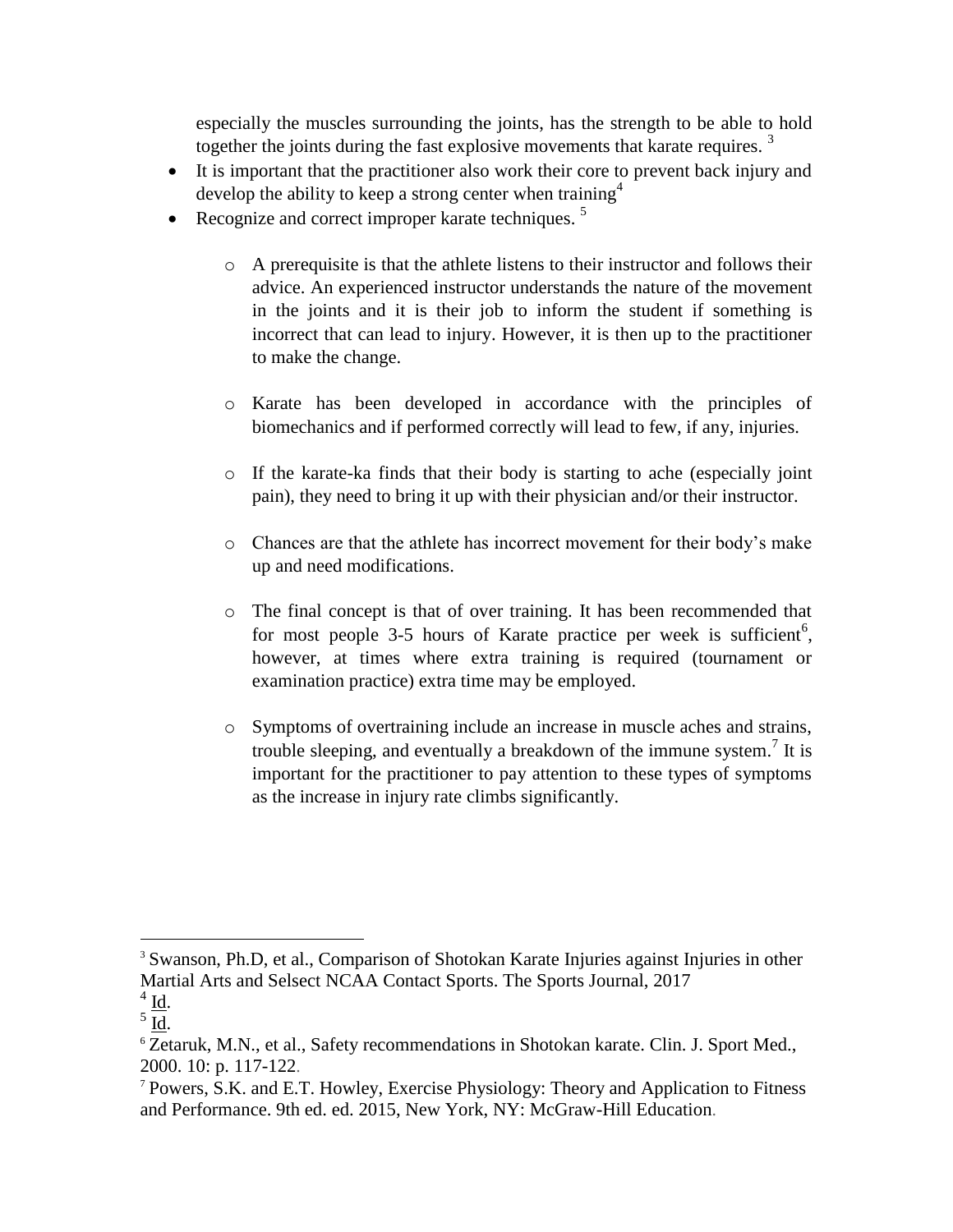## **Treatment**

Every training area should be equipped with a first aid kit. Accidents happen in the dojo so the sensei needs to be prepared because you never know when they will occur. The first aid kit should include: Band-Aids, medical tape, latex gloves, cold compresses, one way mouth shield to protect people if they need to conduct CPR. The sensei and others who are responsible for the class should be trained in first aid and CPR and must know their responsibility for helping an injured karate-ka.

## **Common martial arts injuries**

Martial arts can result in a wide array of injuries. The most common karate-ka injuries are

• Concussion

Common symptoms of concussion include headache, dizziness, nausea, balance problems, difficulties with concentration, and memory problems. Symptoms can last from several minutes to days, weeks, months, or even longer in some cases. Any athlete with symptoms of concussion should be removed from training and evaluated by a health professional. They should not be allowed to return until cleared by a qualified health care professional.

• Head/Eyes/Ear/Nose

Striking, kicking, punching or grappling can result in minor injuries such as cuts, bruises and lacerations. More serious injuries, such as fractures of the nose, face, or skull, as well as, significant injuries of the eyes mouth or teeth can result. These injuries may be minimized by the use of protective equipment.

• Neck

Minor injuries to the neck, such as bruising and abrasions, are most common. It's important to understand the risks of different forms of martial arts and to learn them under appropriate supervision.

• Extremities

Injuries to the extremities include cuts, bruises, sprains, and strains. Fractures and joint dislocations are less common, but can occur. Injuries can be minimized with proper supervision and the use of appropriate technique.